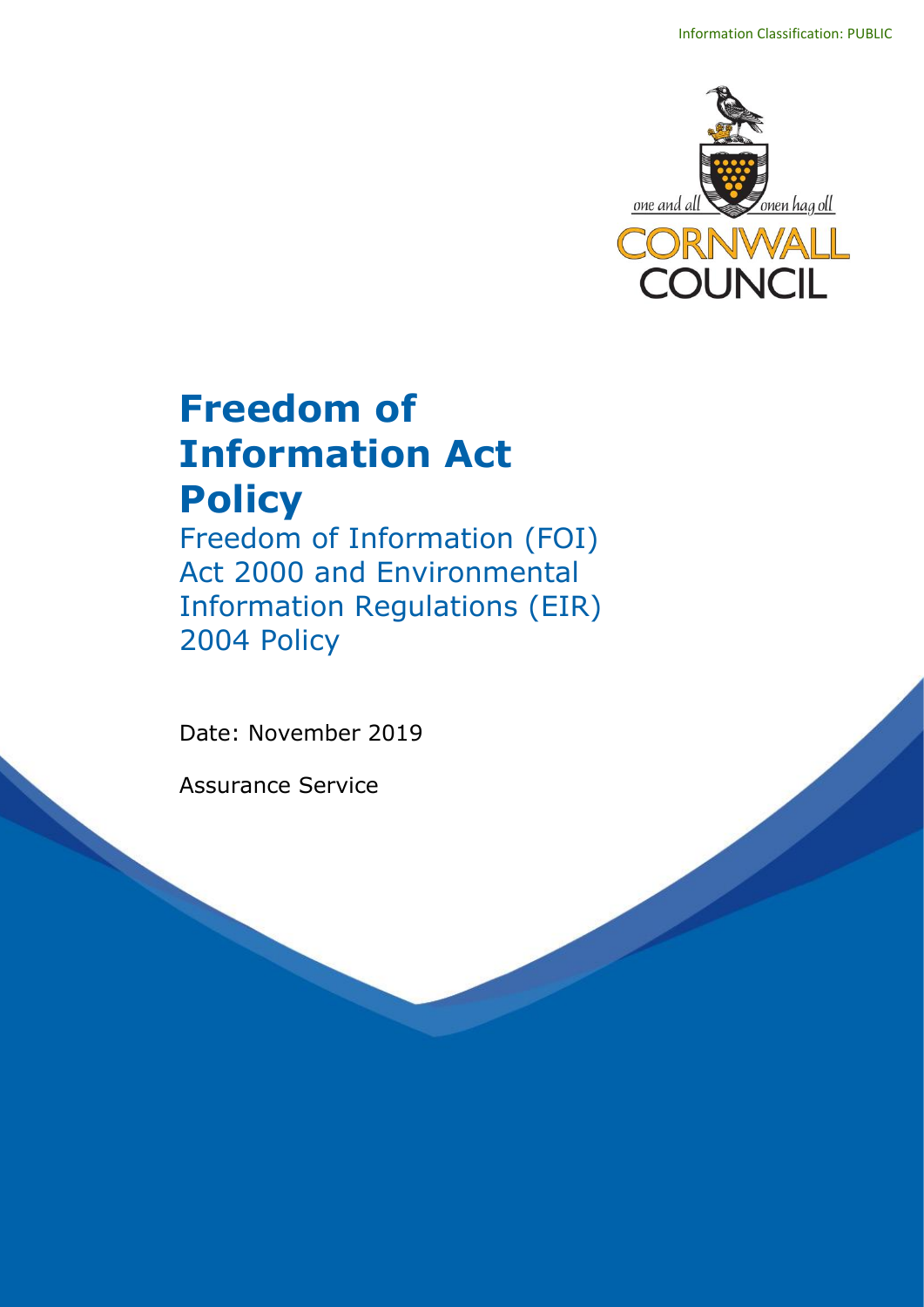# **Freedom of Information Act**

Freedom of Information Act 2000 (FOIA) & Environmental Information Regulations 2004 (EIR) Policy

| 1. Introduction                                | 3 |
|------------------------------------------------|---|
| 2. Roles & Responsibilities                    | 4 |
| 3. Dealing with FOI & EIR Requests             | 5 |
| 4. Adopting & Maintaining a Publication Scheme | 6 |
| 5. Charging                                    | 6 |
| 6. Complaints                                  | 7 |
| 7. Review                                      | 8 |
| 8. Glossary of Terms                           | 8 |
| 9. Key Contact                                 | 8 |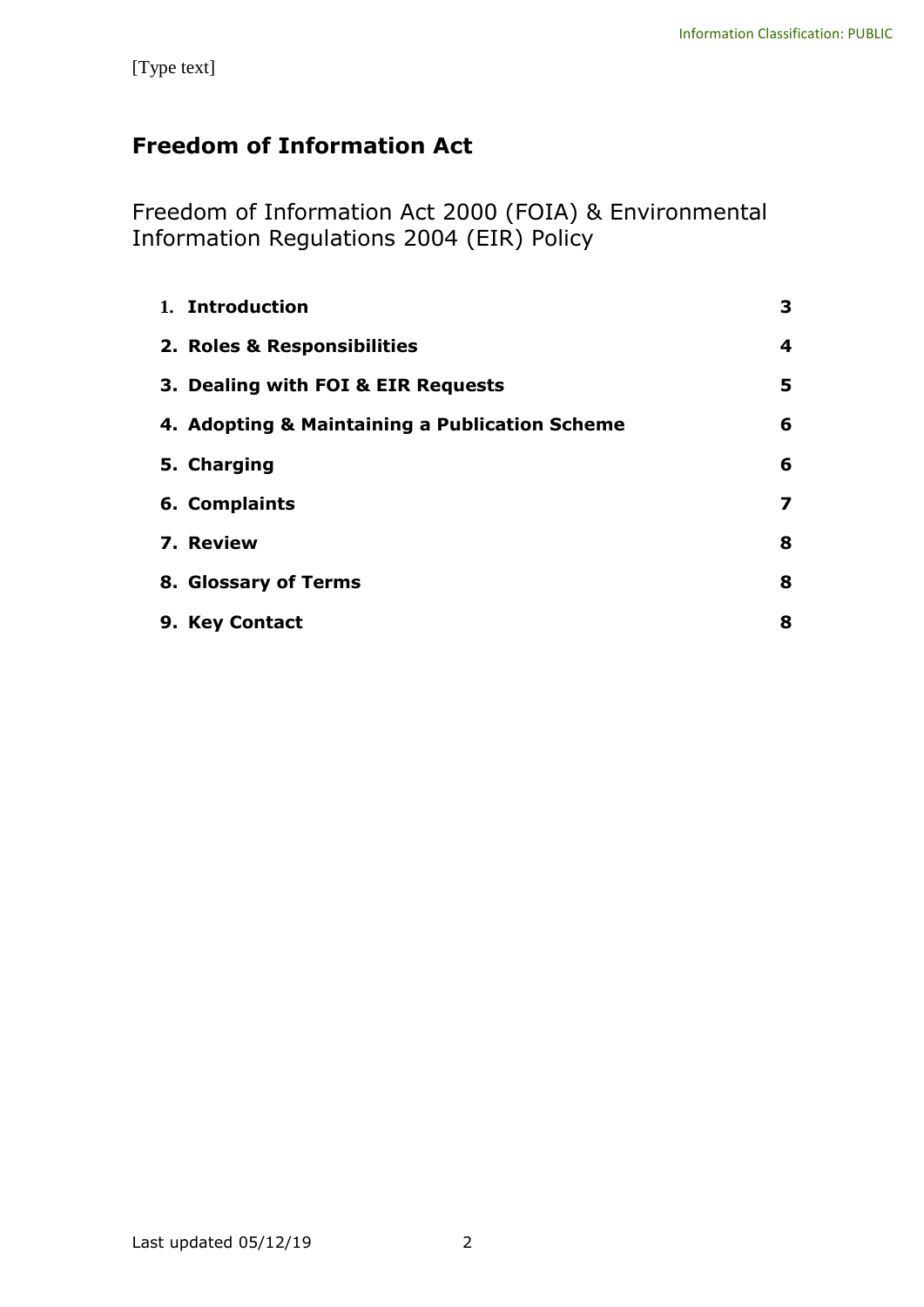# **1. Introduction**

This policy supports the legislative framework for responding to requests for information and adopting and maintaining a Publication Scheme, as required by the Freedom of Information Act 2000 ("FOIA") and the Environmental Information Regulations 2004 ("EIR").

The aims of this policy are to ensure access to information in order to promote greater openness, provide increased transparency of decision making and to build public trust and confidence.

#### **Purpose**

To ensure that Cornwall Council ("the Council") adheres to the provisions of the FOIA and EIR by applying appropriate measures of compliance in the two main parts of the legislation:

- The requirement for the authority to develop and maintain a Publication Scheme (FOIA) and;
- The requirement for the authority to respond to any requests for information under FOIA & EIR.

The Council's group of companies (including Cormac, Cornwall Housing, Cornwall Development Company (CDC) and Cornwall Airport Newquay) will each have their own dedicated policy in relation to Freedom of Information, but which will mirror the main Council Policy. The Council will log and monitor requests which relate to these companies, as well as providing advice and guidance to help to ensure that statutory obligations are being adhered to. Although the Council will maintain an oversight role, each individual company is responsible in their own right in terms of compliance and in any dealings with the Information Commissioner's Office (ICO).

#### **Scope**

This policy applies to:

- All employees, including those working from home or from other locations and elected Members;
- Other workers (including casual and agency workers, secondees and contractors) employed by the Council or the Council's group of companies, or
- Those who hold information on behalf of the Council such as commissioned services and wholly owned subsidiaries of the council.

#### **Policy Statement**

Cornwall Council is committed to being open and transparent in providing access to information to the public. However, there could be occasions where information may need to be withheld and this includes for example, commercially sensitive information and/or where data protection principles apply. Where exemptions apply, the conditions laid down by legislation and the FOIA or EIR Regulations will be followed when considering the need to withhold any information.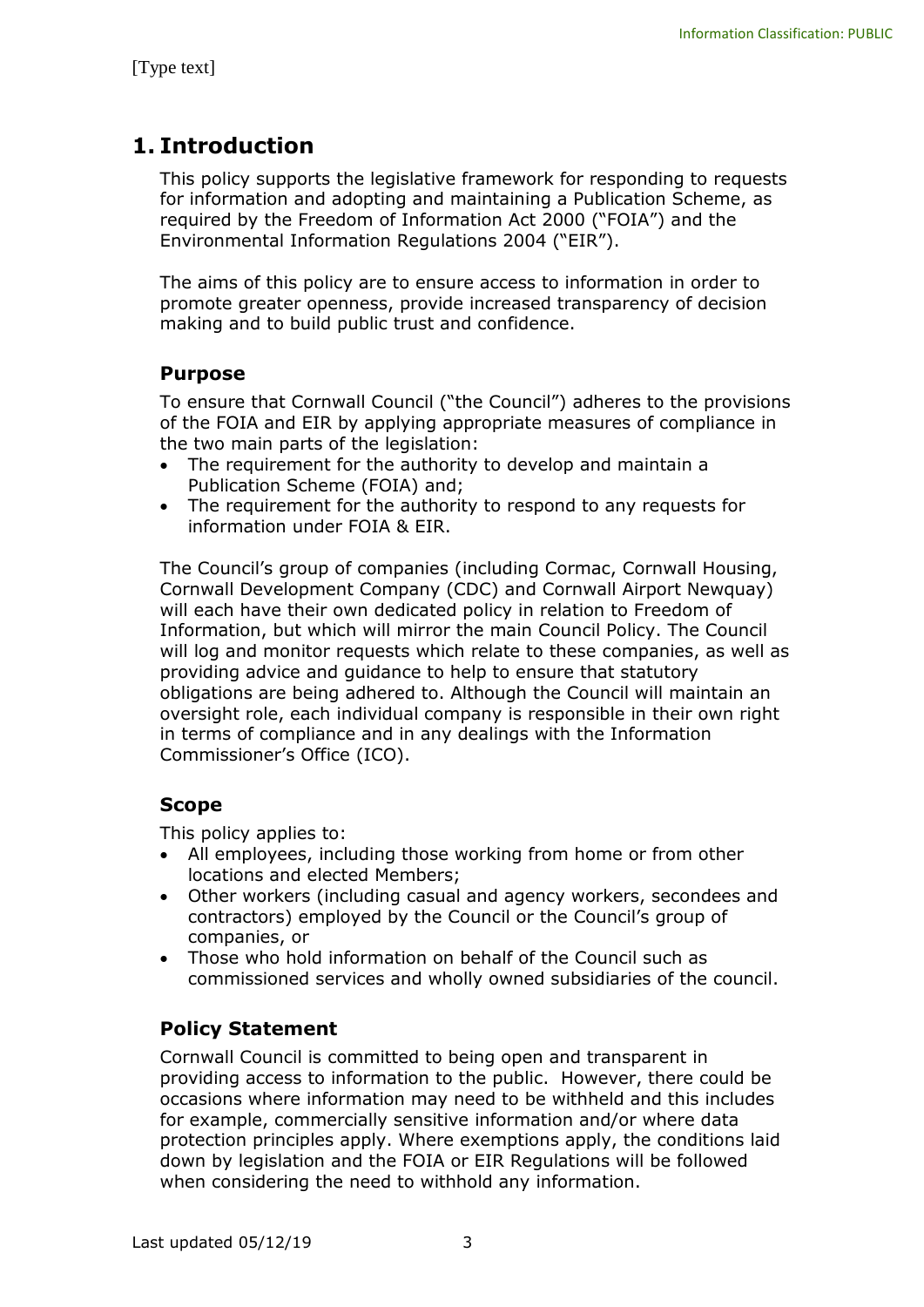## **2. Roles and Responsibilities**

Overall responsibility for the Council's compliance with FOIA and EIR legislation lies with the Chief Executive, with Melanie O'Sullivan Service Director – Assurance Service and Monitoring Officer, responsible for the Policy.

The Council's Service Director - Assurance will exercise the Authority's function as "qualified person" under Section 36 of the FOIA.

The Information Governance Team will:

- maintain this policy and associated procedures and supporting documentation in relation to FOIA and EIR;
- maintain the Council's Publication Scheme;
- monitor and report on the processing of FOI and EIR requests within the directorates;
- monitor compliance with this policy and report to senior managers on whether the objectives are met, and;
- arrange for appropriate learning, development and training to be carried out.

It will be the responsibility of each Strategic Director/Service Director (or delegated officer) to:

- ensure their service or directorate's compliance with the FOIA and EIR;
- arrange for FOI related activities to be carried out;
- ensure that all staff attend induction training that is provided by the Information Governance Team and any further agreed training programmes for FOIA/EIR that may be put in place and that training is monitored;
- identify and record information asset owners (see glossary) who keep data which should be published on the Council's Publication Scheme;

It will be the responsibility of each information asset owner to:

- inform their Service Director (or delegated officer) and the Corporate Information Governance Team, of existing information which should be published on the Council's Publication Scheme;
- collate information in response to a request within the timelines required by the FOIA and EIR and;
- ensure that they receive training on FOIA and EIR where mandatory, and where possible, to undertake any additional training provided by the Information Governance Team to ensure that they have all the necessary skills and knowledge to undertake their duties in relation to FOI.
- ensure that dataset owners are made aware of the standards and legislation applicable to their datasets.

it is everyone's responsibility to: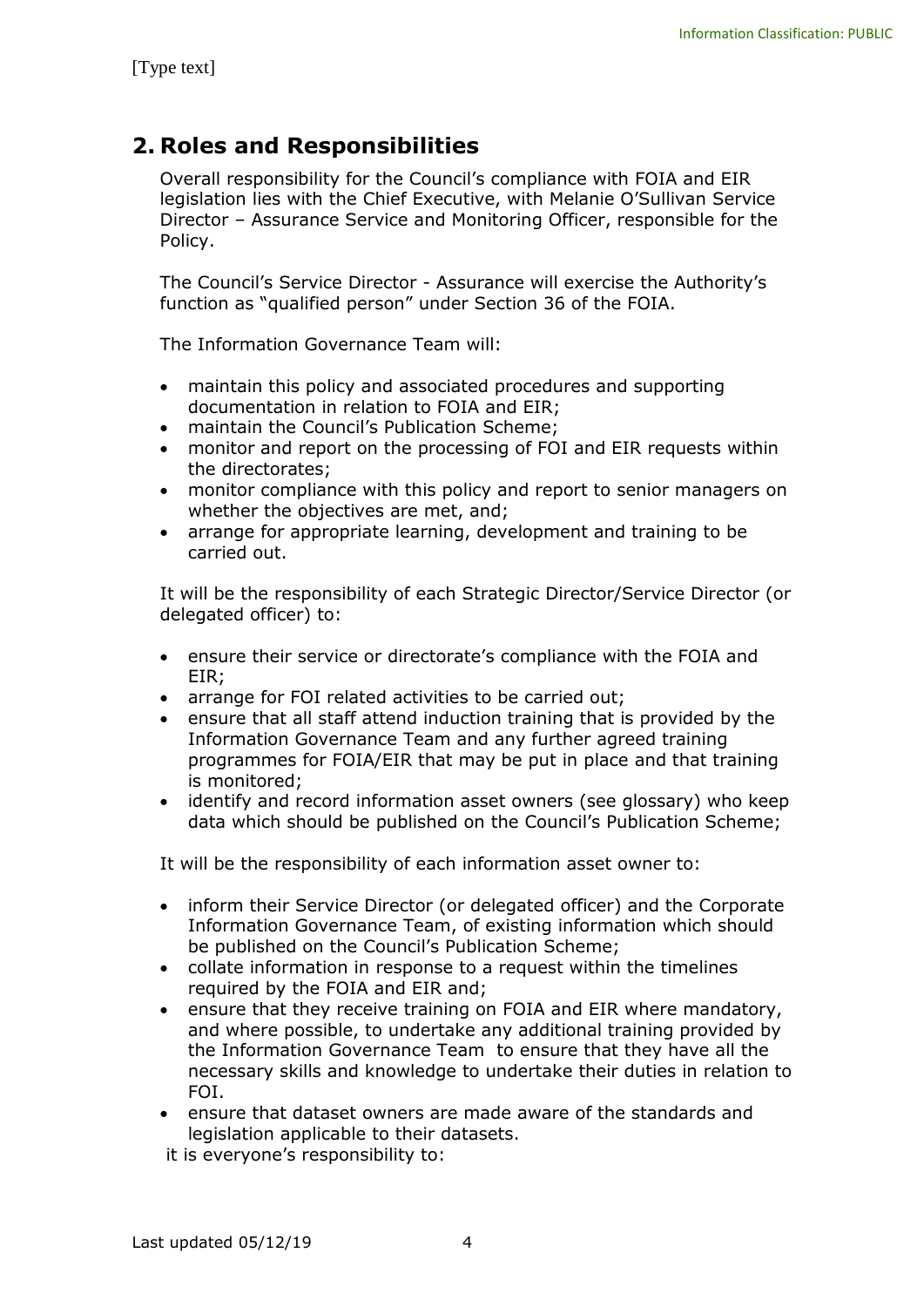ensure any specific responsibilities for FOIA and EIR are recorded in their role profile.

### **3. Dealing with Freedom of Information (FOI) and Environmental Information Regulation (EIR) Requests**

We are committed to dealing with requests within statutory guidelines; no more than 20 working days and more speedily where possible. This may be extended in specific circumstances, including when the Public Interest Test (see glossary) is engaged (FOI) or where the case is particularly large or complex (EIR).

Exemptions under FOI, or exceptions under EIR may be applied as appropriate, whilst maintaining a commitment to openness, transparency, scrutiny and the public interest. This is adhered to through the application of the Public Interest Test where required.

Any repeated requests or requests that place an unnecessarily large burden on the authority may be refused as vexatious or manifestly unreasonable, taking into account prescribed legislation and guidance.

A request in writing for information that the Council holds will be considered a FOI or EIR request unless the information is already in the public domain. The Council reserves the right to refuse requests where the cost of supply of the information would exceed the statutory maximum, the 'appropriate limit', currently 18 hours of officer time under FOI & which can also be used as a guide under the "manifestly unreasonable" exemption under EIR.

Requests received by the Council that relate to the Council's group of companies will be logged and monitored by the Council. However, the onus of dealing with and responding to these requests will rest with the relevant company.

### **4. Adopting and Maintaining a Publication Scheme**

The Council has adopted a Publication Scheme and is committed to updating and maintaining it to keep it current and relevant, taking into account new and evolving legislation. The Publication Scheme contains documents, policies, plans and guidance used by the Council. The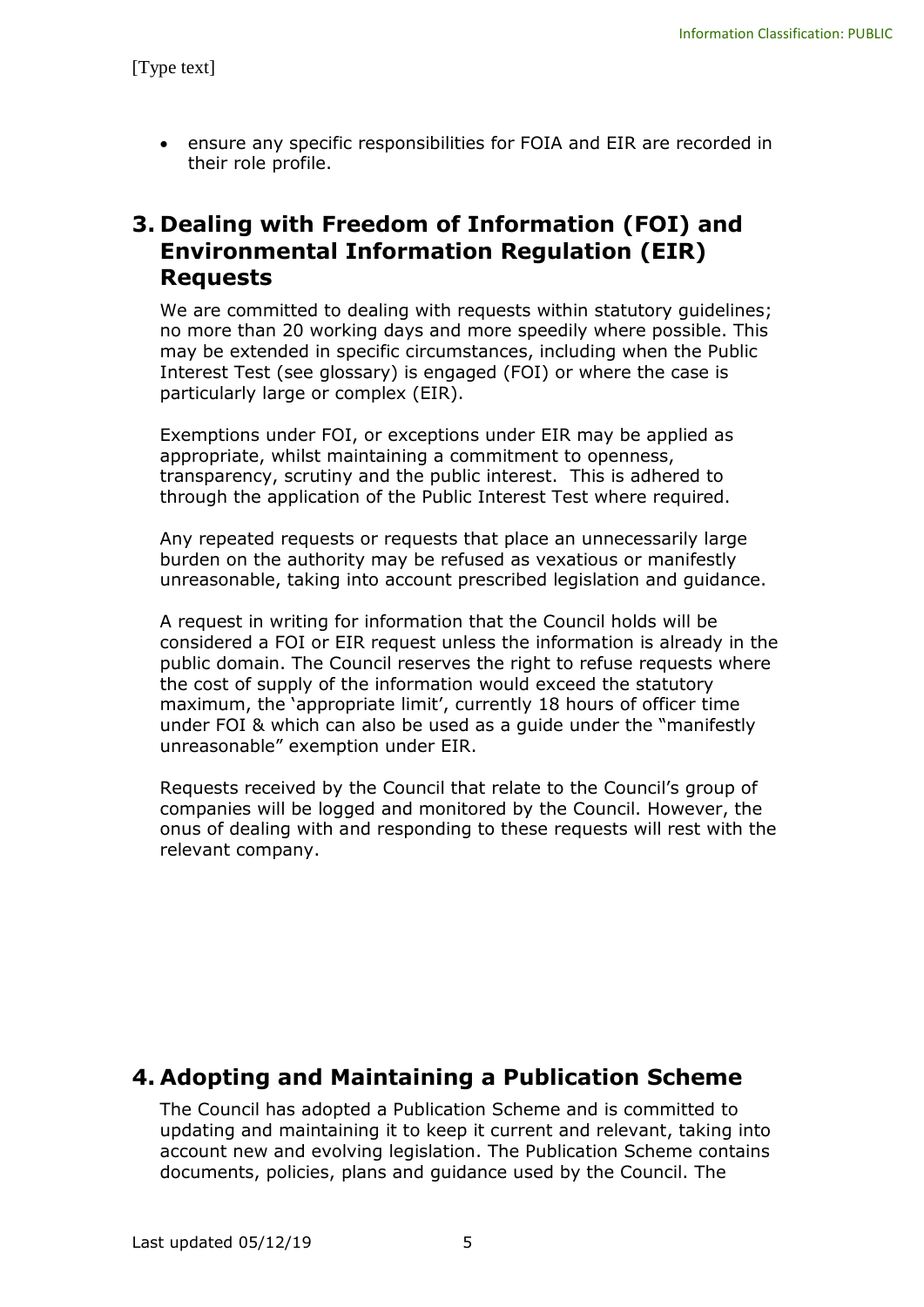material contained within the publication scheme is available on the internet. Where charges are applied these will be identified in the information contained within the Scheme.

Services should routinely publish all their publicly available documents as part of the Scheme, which also helps with the Council's aim of being open and transparent with its information and data.

# **5. Charging**

We are committed to ensuring that information will be accessible to applicants, irrespective of ability to pay. Rather than routinely charge fees whenever the cost limit is exceeded, it is our policy to offer advice and assistance to applicants to ensure that the applicant has the option of submitting a new modified request, capable of being dealt with free of charge.

#### **Charging below the appropriate limit (FOIA)**

- The Council (or the Council's group of companies) will charge applicants a fee in accordance with the fees regulations made under Section 9, 12 and 13 of the FOIA.
- The "appropriate limit" for FOI requests is 18 hours (or £450). No charges to produce the request will be made for FOI requests taking under 18 hours (although disbursements may still apply).
- For EIR requests, the "appropriate limit will be considered as one of the potential determining factors when considering whether an EIR request is "manifestly unreasonable". The Council will ensure that charges for responses will be based on the costs of retrieval and production of the information and in any case will calculate and advise the applicant of any fee before the request is met. The Council will take care to ensure that estimated fees are as accurate as possible to prevent over or under charging.
- If the actual cost of answering the request turns out to be greater than the estimated amount charged, the additional cost will be borne by the Council.
- If the actual cost of answering the request turns out to be lower than the estimated amount charged, the Council will refund the excess amount where this amount is greater than £5.
- The Council will not charge VAT on requests for information, unless that information is available from another non-public authority source. VAT will be charged for information which is provided in accordance with the Council's Publication Scheme.

#### **Charging below the appropriate limit (EIR)**

Guidance from the Information Commissioner's Office (ICO) and evolving case law has clarified instances when environmental information can be charged for, even where a request is not "manifestly unreasonable"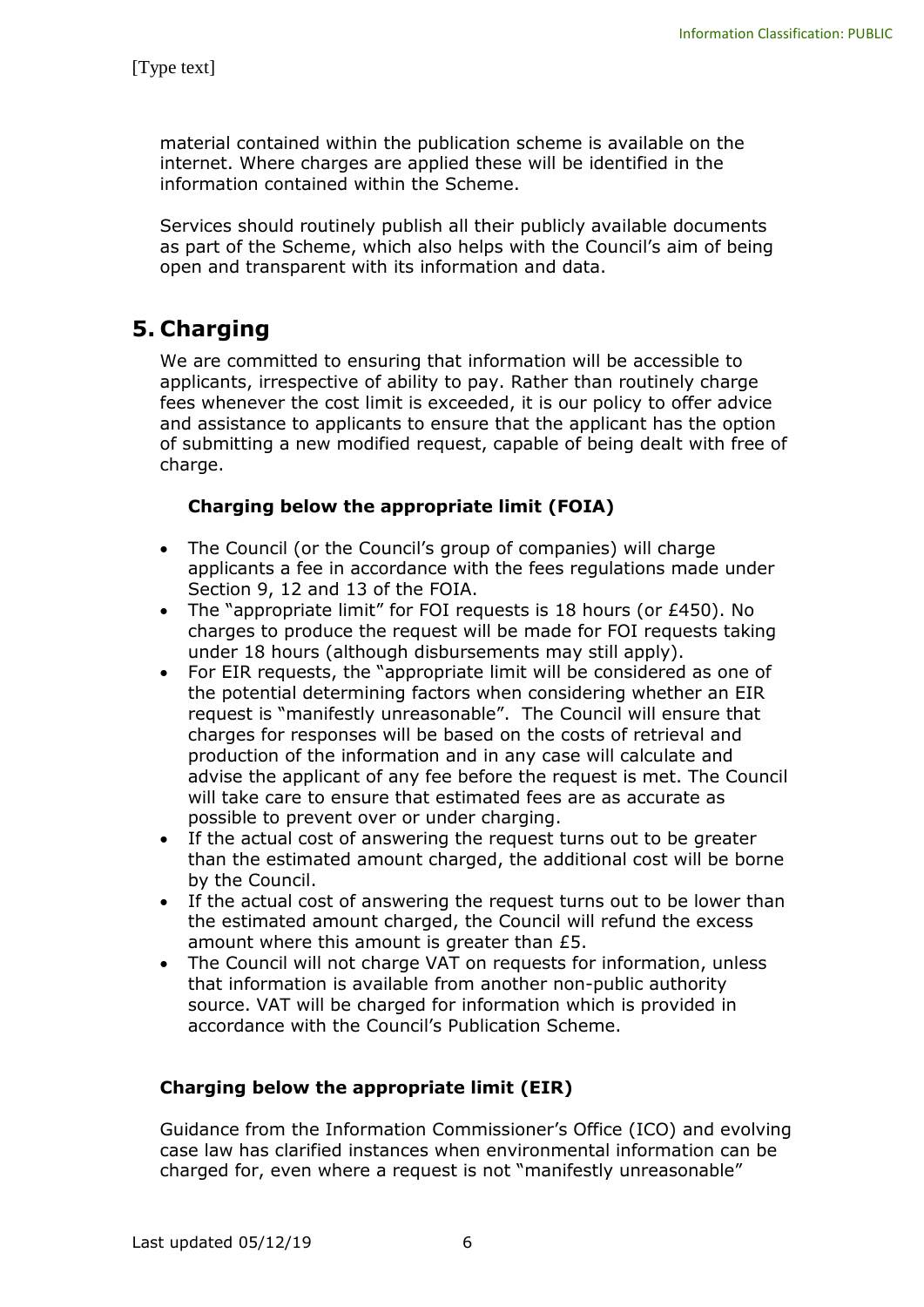under the EIRs. This is subject to a separate Cornwall Council Policy – "[EIR Fees and Charges Policy](http://cornwallcouncilintranet.cc.cornwallonline.net/media/14694155/eir-charging-policy-june-2017.doc)". The supply of certain environmental information is chargeable as part of an EIR response.

#### **Charging above the appropriate limit**

**FOIA** – If it is calculated that in order to comply with a request, the appropriate limit would be exceeded, the Council will provide help and assistance to bring the request under the appropriate limit, in order to respond. If it is not possible to narrow down the request, the Council may charge the actual cost of complying with the request or issue a refusal notice under Section 12 of the FOIA. The Council will use its discretion on a case by case basis. The "appropriate limit" for FOI requests is 18 hours (or £450). No charges to produce the request will be made for FOI requests taking under 18 hours (although disbursements may still apply).

**EIR** – EIR does not have a specific fees regulation in relation to time spent answering a request, so an appropriate limit does not apply when considering requests. However, under regulation 12(4)(b) (the request is manifestly unreasonable) – the time frame in the associated legislation may be considered as a factor in determining that the request may be classed as manifestly unreasonable. Requlation  $12(4)(c)$ , (the request is too general), may also be considered and applied. Where it is considered that these exceptions apply, help and assistance will be provided as far as reasonably possible, in order to comply with the request.

As highlighted earlier, even where a request under the EIR regulations is not classed as manifestly unreasonable, a charge may apply for certain types of environmental information.

## **6. Complaints relating to FOI & EIR requests**

The Council has an established procedure and guidance for handling complaints in relation to information provided under FOI or EIR legislation. These are dealt with under the Internal Review procedure. A request for an Internal Review must be made by the requestor within 40 working days of receiving a response. The Council has 40 working days to deal with the request, but will endeavour to provide a response earlier than this wherever possible and within 20 working days in most cases. Where a requestor is still unhappy following an Internal Review, they have the right to refer the matter to the Information Commissioner's Office (ICO).

## **7. Review**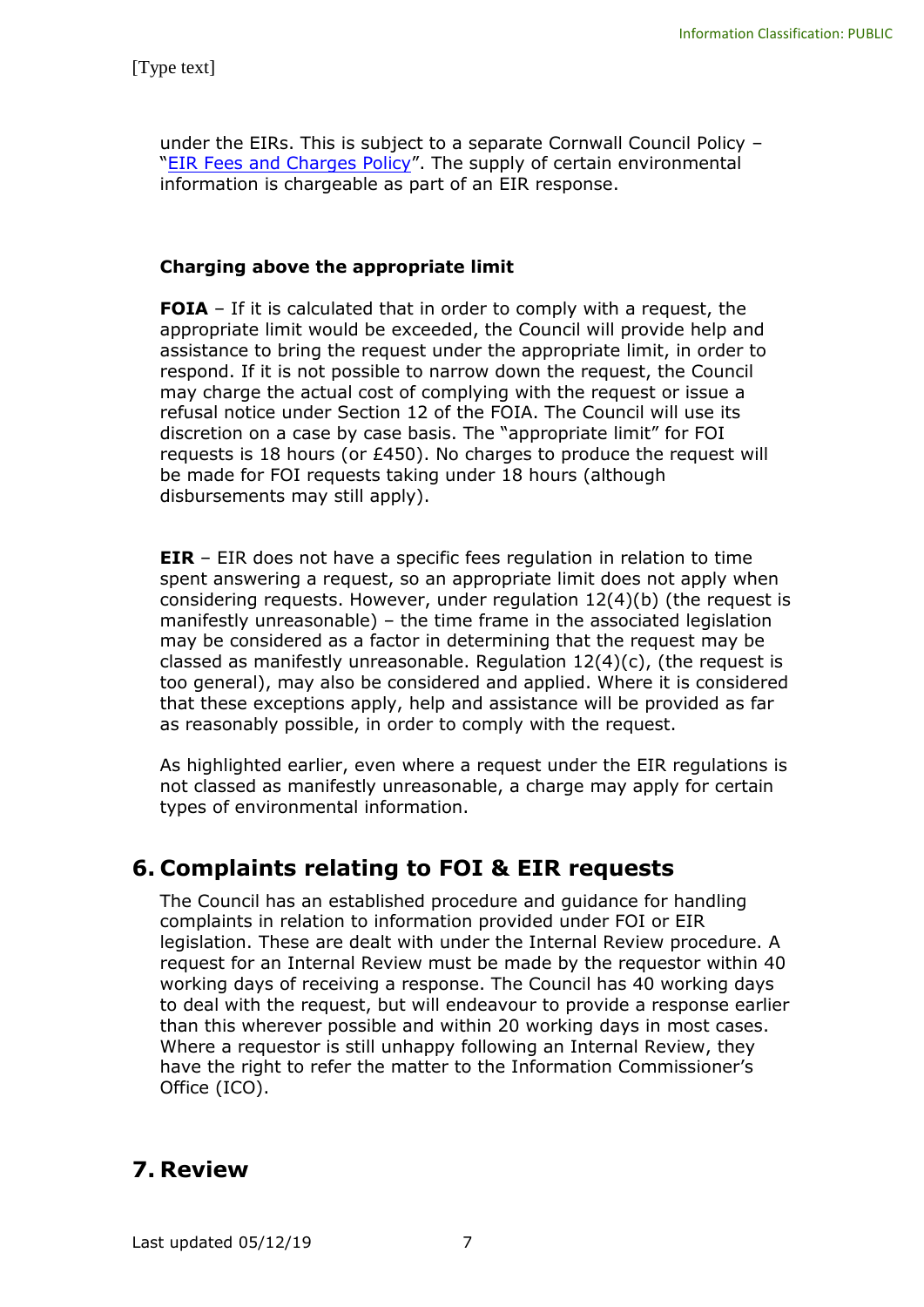The Information Governance Team will record requests and any complaints in respect of the FOIA and EIR and will monitor the timeliness and quality of responses. The resulting information will be regularly monitored and reported to senior managers, along with any recommendations for changes to policy and/or procedures.

The Publication Scheme will be reviewed every three years, taking into account guidance issued by the Information Commissioner. In addition, the Publication Scheme will also be reviewed at the time of new legislation taking effect to ensure that any relevant changes are taken into account.

### **8. Glossary of Terms**

**Information Asset Owner** - a person within the Council who establishes standards for a set of data. The standards cover the structure of elements of the data, the retention period, the indexing, the access, the security measures etc.

**Data Custodian** - a person (not necessarily in the Council) who adds, amends, disposes, archives, or allows access to data, according to the standards set by the Information Asset Owner.

**Public Interest Test (PIT)** – where a FOI exemption is termed as qualified or for any EIR exception, the public interest test must be considered. This is where the reasons, factors and public interest for both withholding and releasing the information should be documented and reviewed, with a decision then being made on whether the public interest determines that the information should be withheld or released.

### **9. Key Contact**

Information Governance Team Assurance Service Cornwall Council County Hall Treyew Road **TRURO** TR1 3AY

Further information in relation to the Act and guidance can be found on the Council's Freedom of Information pages using the following link: <http://www.cornwall.gov.uk/default.aspx?page=229>